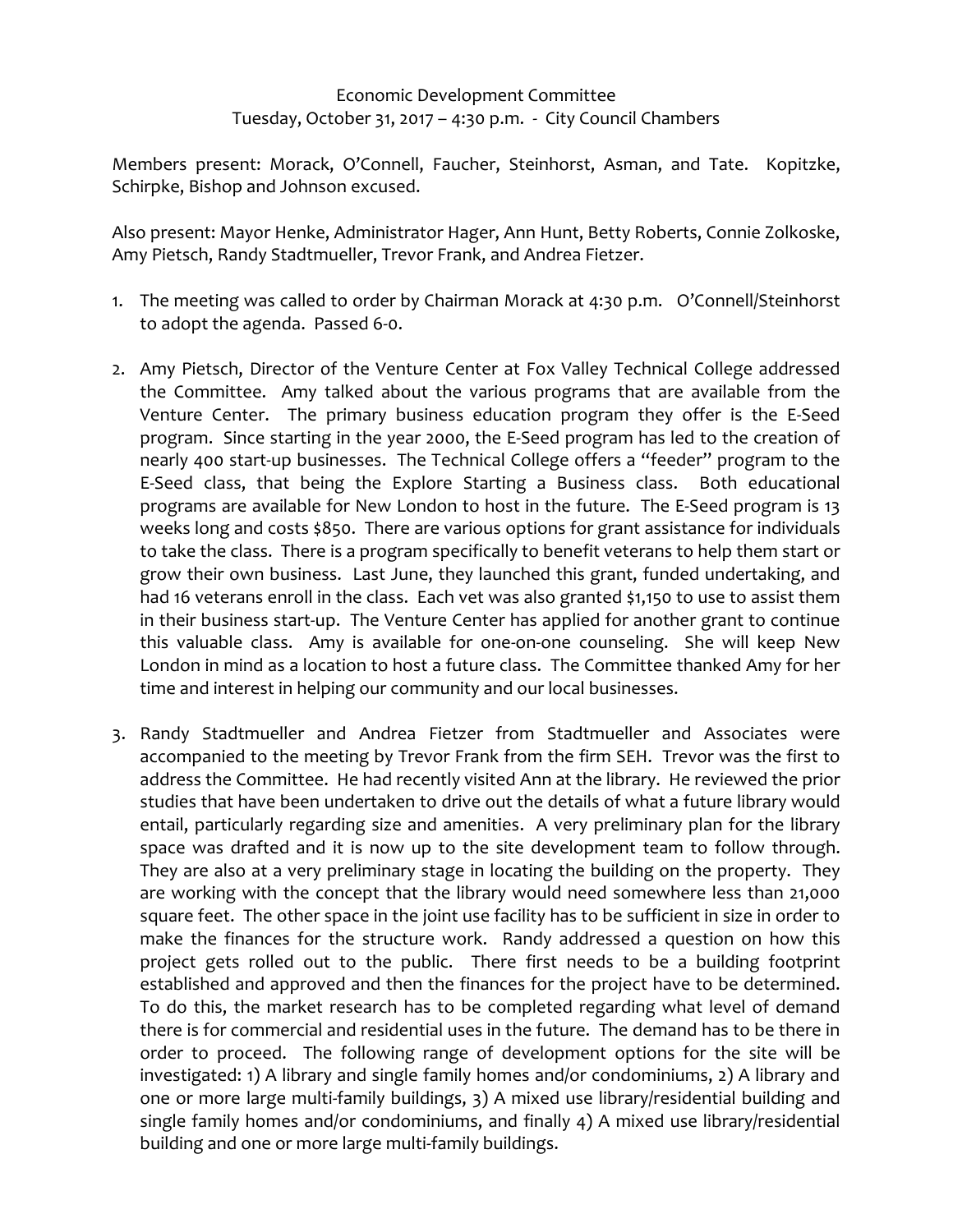The demand for income restricted residential uses will also be evaluated. The relocation of the sewer main that runs across the property from east to west is being evaluated by SEH's engineers. Preliminary estimates put this cost in the quarter of a million dollar range, which is a modest cost given the development of the entire property. The possible movement of this line opens up a number of development options and in turn makes the property more valuable. All realize though that the devil is in the details and in fact it could be cost prohibitive to move the line so more work will occur regarding this matter. So, how to bring the project out to the public? We need to be cautious and deliberate at the same time. The market research data is hugely important. We also need to understand more about the library site demand and the possible movement of the sewer main. There in fact may be two site development options to consider at a future date. It is anticipated that the urban designers with the development team will work with the public in January to gather public opinion and initiate the public participating in the development proposal. It is hoped that there would be something definitive to present to the public in the spring of next year. There will be a development agreement negotiated and a "go/no-go" determination made around budget time next year with construction to be initiated in 2019. When asked if the riverfront property would best be utilized as part of the private development of the entire property, Randy replied that no, it is best to leave the riverfront in public ownership. They do not intend to own the riverfront as part of this development.

Randy noted that given the topography of the site, there may be an opportunity for a walk-out basement in a residential setting. When asked if a referendum would be called for, Randy replied that as he sees it, there are two finance options to work with, either the City Council agrees to a debt issue, or the City leases from the developer, neither of which requires a referendum. Of course, this does not address the operational costs associated with the new development. A referendum could be held if the City so desired. This would have to happen after they complete their cost analysis and make a determination of whether to proceed or not. Randy and Trevor answered several other questions regarding parking, zoning jurisdiction and storm water. Randy noted that they anticipate developing a scale model of the site for use in describing the project to the public. It was suggested that perhaps it would be beneficial for the Committee and the Library Board to tour one or more sites that Randy and his team has developed in the Fox Cities. Randy agreed to look into hosting a t0ur in the near future. Everyone thanked Randy and his team for their informative presentation.

- 4. Bill Zeinert with the firm My Marketing Director was scheduled on the agenda to provide an update to the committee on the digital marketing effort we are undertaking. Bill was not in attendance but will be on the agenda for next month.
- 5. Last month, Kris Bolstad from the firm AllOver Media Marketing Company addressed the committee. Kris's company does extensive marketing utilizing what is called an "indoor billboard" or what you may be more familiar with as the posters marketing companies that are located in bathrooms. The Committee reviewed options to utilize this marketing method. It was agreed to approach the Parks and Recreation Committee with an idea to consider utilizing this marketing method in our public restrooms.